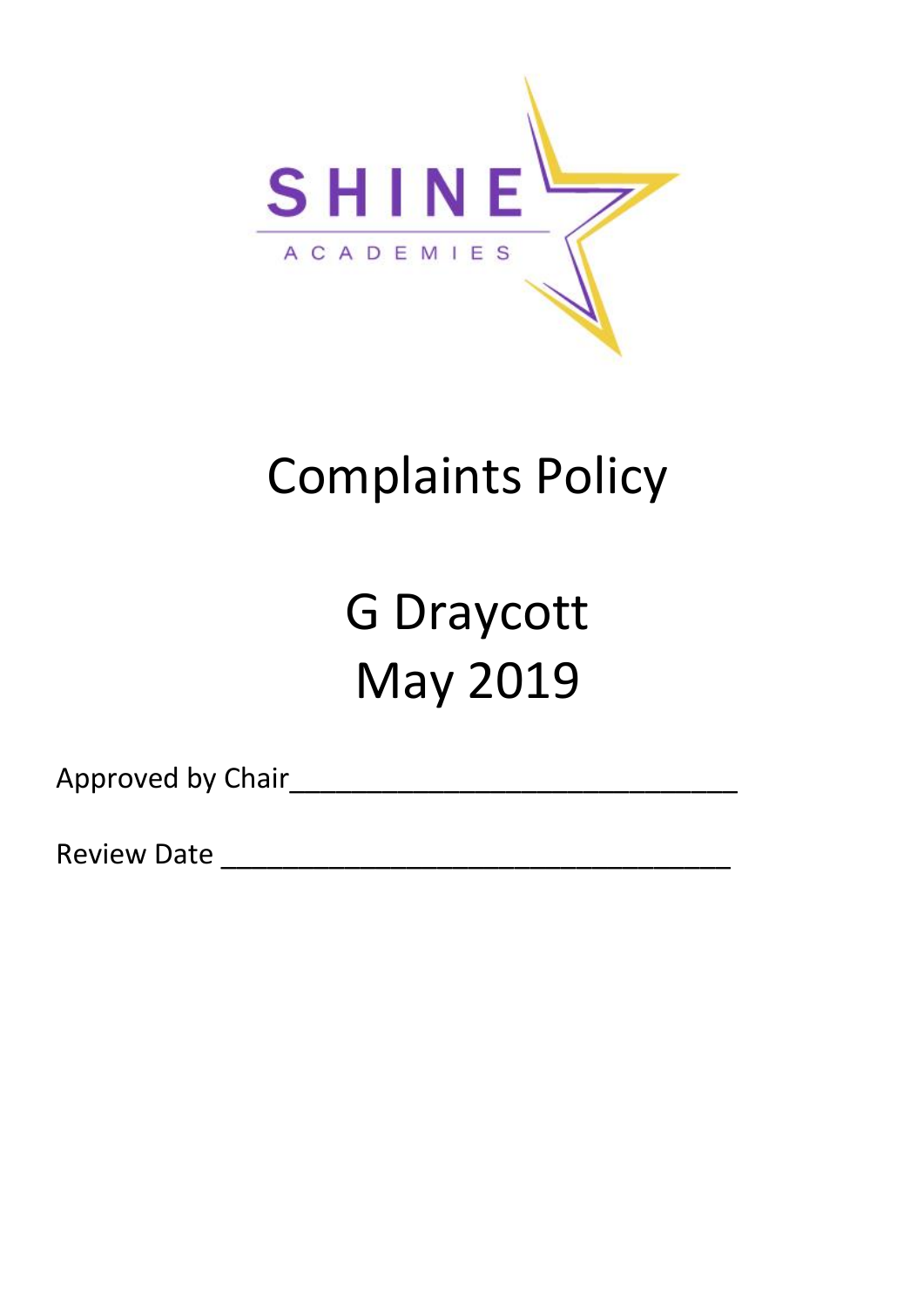#### **GENERAL PRINCIPLES**

This procedure is intended to allow you to raise a concern or complaint relating to Shine Academies or any of its academies or the services that they provide.

The Trust has adopted this procedure for complaints from people who are parents/carers of pupils attending any of the academies at the time the complaint is made, or from people who are accessing the services of the Trust at the time the complaint is made.

The Trust will usually also follow this procedure when dealing with complaints from others, but reserves the right to substitute this procedure for an alternative process where it is appropriate to do so. Complainants will be informed about the procedure that will be used to consider their complaint as soon as possible after their complaint is received by the academy.

This procedure does not apply to concerns and complaints relating to the following, which are dealt with under separate policies:

- Staff Grievances or Disciplinary Procedures
- Admissions
- Exclusions
- Issues Related to Child Protection
- Statements of SEND/EHC Plans

The aims of the procedure are:

- to deal with any complaint against the Trust or an academy or any individual connected with it by following the correct procedure
- to deal with all complaints thoroughly and in a timely manner and by being open, honest and fair when dealing with the complainant

All staff will be made aware of this complaints procedure and are expected to review this policy regularly in order that they are familiar with our process of dealing with complaints and can be of assistance when an issue is brought to their attention.

#### **Understanding this procedure**

In order to investigate your complaint as fully as possible, we have implemented a staged approach. We anticipate that almost all complaints that arise will be resolved at Stage 1 or Stage 2 below.

We expect our members of staff to be addressed in a respectful manner and for communication to remain appropriate at all times. The procedure under Part 2 will only be used on very rare occasions to deal with unreasonably persistent complainants or unreasonable complainant behaviour.

To enable a proper investigation, concerns or complaints should be brought to the attention of Shine Academies, or to the individual academy, as soon as possible. In general, any matter raised more than 3 months after the event being complained of will not be considered. However, the Trust may make exceptions to this.

If, at any stage, the Trust or the academy believes that the concern or complaint is vexatious, has insufficient grounds, has already been considered in full or has been closed, the Chief Executive Officer (CEO), or Chair of Governors/Trustees (as appropriate) may write to you to refuse to consider the concern or complaint under this procedure and the reasons why they are refusing to do so. In this eventuality, the individual with the concern or complaint may proceed directly to Stage 4 of this procedure.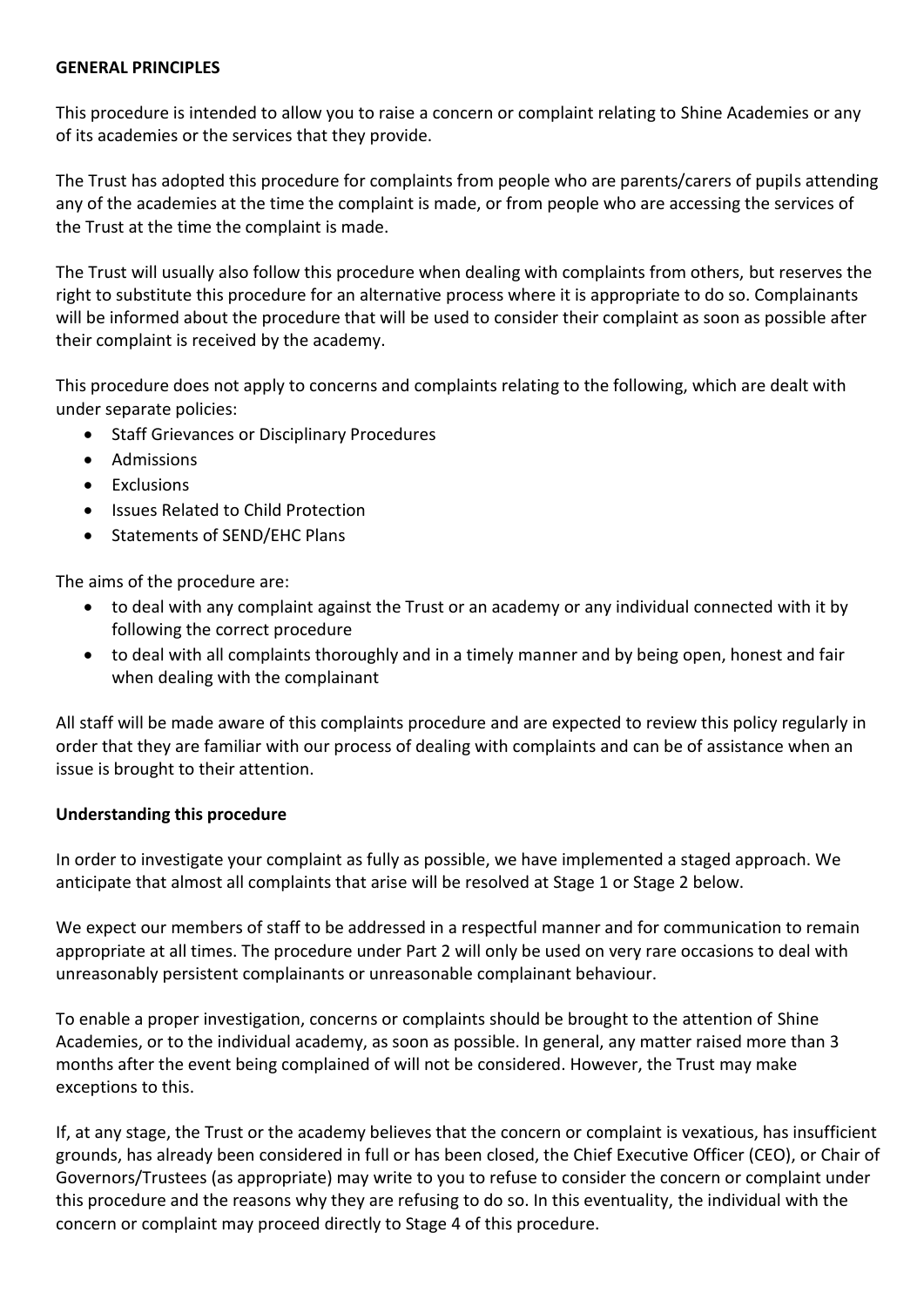An anonymous concern or complaint will not be investigated under this procedure unless there are exceptional circumstances.

If it becomes necessary to alter the time limits and deadlines set out within this procedure, you will be advised accordingly and given an explanation as to why this has been the case and provided with revised timescales.

A written record will be kept of all complaints, including at what stage they were resolved. Correspondence, statements and records relating to individual complaints will be kept confidential except where access is requested by the Secretary of State or where disclosure is required in the course of an academy inspection or under other legal authority.

In this procedure:

- "school days" excludes weekends, bank holidays and academy holidays
- "parent" means a parent, carer or anyone with legal responsibility for a child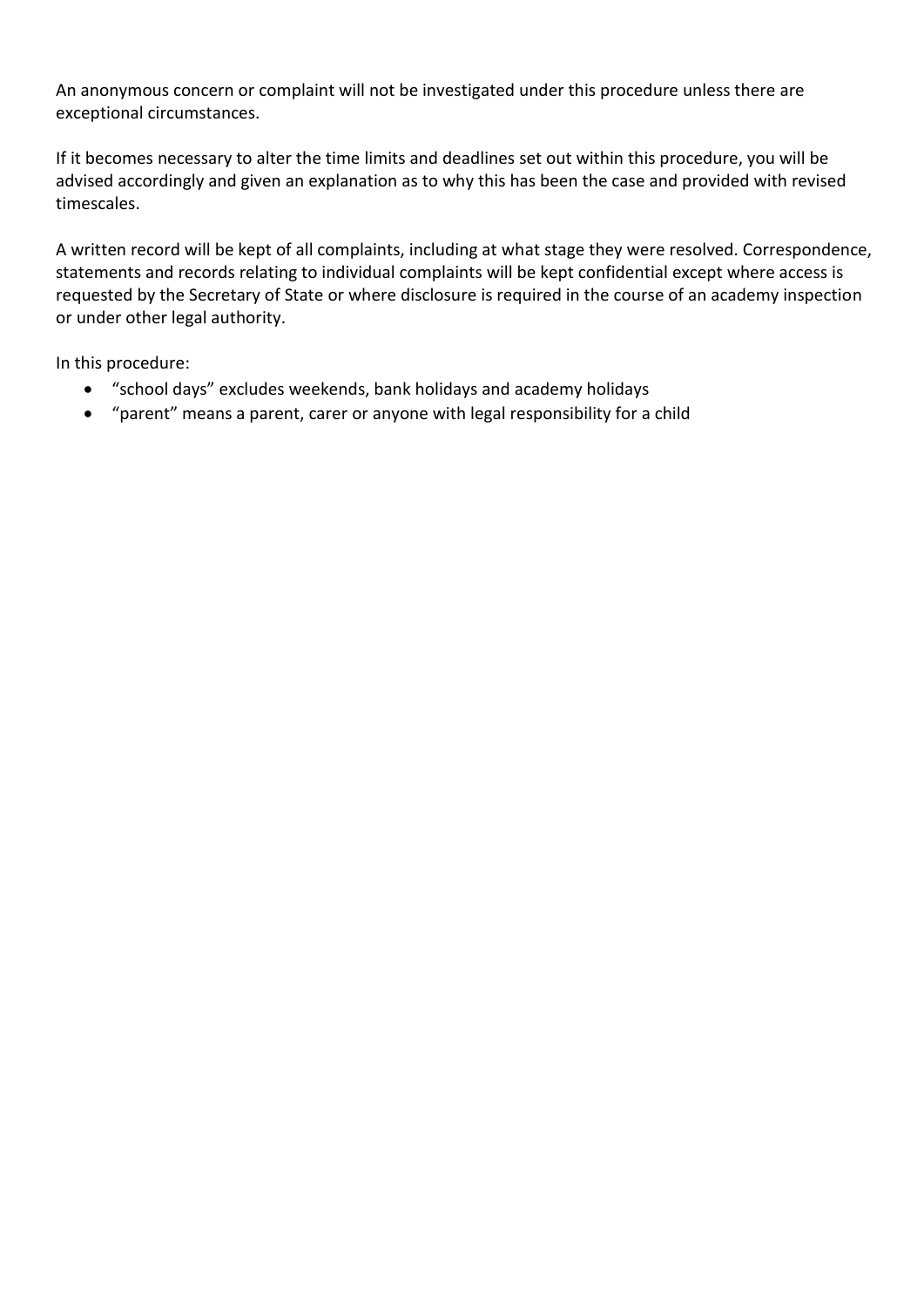### **PART ONE - RAISING A CONCERN OR COMPLAINT**

#### **STAGE 1 Informal Stage**

Many concerns can be resolved by simple clarification or the provision of information. Where a complaint is about Shine Academies or any of its academies, it is normally appropriate to communicate directly via the Company Secretary. This may be by email, letter, by telephone or in person by appointment, requested via the Trust office. Where the complaint is about a member of staff, it is normally appropriate to communicate directly with them in the first instance. This may be by email, letter, by telephone or in person by appointment, requested via any of the individual academy offices.

Where a complaint concerns your child or a child attending an academy, it is normally appropriate to communicate directly with the child's class teacher, or the academy's Head of School. Where the complaint is about a member of academy staff, it is normally appropriate to communicate directly with them in the first instance. This may be by email, letter, by telephone or in person by appointment, requested via the academy office.

We value informal meetings and discussions and encourage parents to approach staff with any concerns they may have, and aim to resolve all issues with open dialogue and mutual understanding. If you wish to hold a meeting to discuss your concern or complaint, please explain the nature of your concern or the complaint in confidence via the academy office.

In the case of serious concerns it may be appropriate to address them directly to the CEO, via the Company Secretary, if the complaint is about a Head Teacher, Head of School or Chair of Governors. If you are uncertain about who to contact, please seek advice from the academy office.

It is anticipated that most complaints will be resolved by this informal stage within 15 working school days of being notified of the complaint.

# **STAGE 2 Formal Stage**

If your concern or complaint is not resolved to your satisfaction at the informal stage or you wish the complaint to be dealt with immediately as a formal complaint, you should put your complaint in writing.

- If your complaint is about the CEO, your complaint should be sent to the Shine Academies Chair of Trustees, via the Company Secretary.
- If your complaint is about a Head Teacher or Head of School, your complaint should be sent to the Shine Academies CEO via the Company Secretary.

Your written complaint should include details which might assist the investigation, such as the nature of the complaint, details of how the matter has been dealt with so far, the names of potential witnesses, dates and times of events and copies of all relevant documents. It is very important that you include a clear statement of the actions that you would like the academy to take to resolve your concern.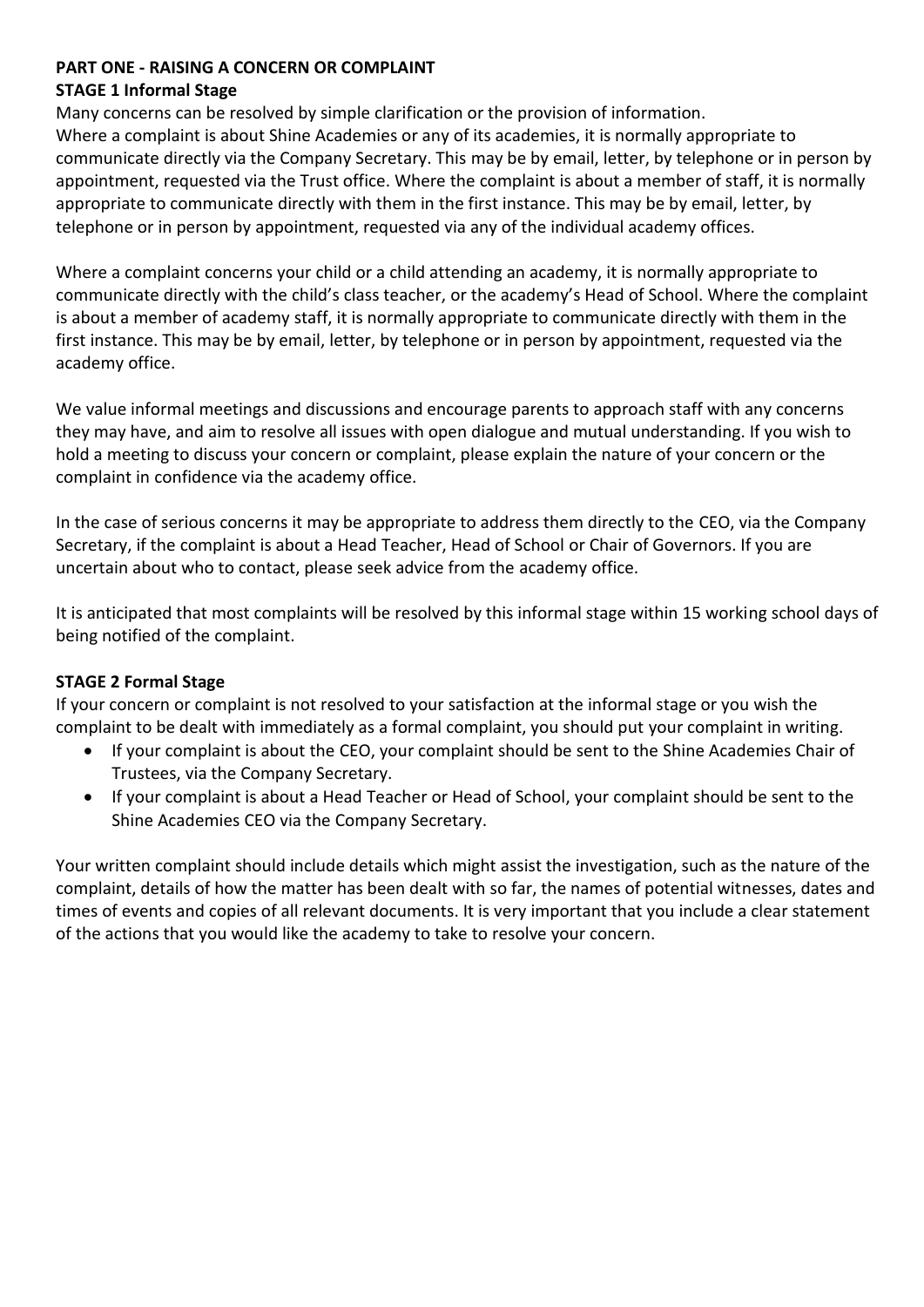Your written complaint will be acknowledged within 5 school days of receipt. You may be invited to a meeting to clarify your concerns and to explore the possibility of an informal resolution. If you accept that invitation, you may be accompanied by one other person such as a relative or friend, who should not be a qualified in the legal profession, to assist you in explaining the nature of your concerns. Where possible, this meeting will take place within 10 school days of receipt of the written complaint. Where you decline the invitation to a meeting or the complaint cannot be resolved through a meeting arrangements will be made for the matter to be formally investigated.

If necessary, witnesses will be interviewed and statements taken from those involved. If the complaint centres on a pupil, the pupil should also be interviewed. If a member of staff is complained against, they must have the opportunity to present their case.

Once all the relevant facts have been established as far as possible, you will be provided with a written response to the complaint, including a full explanation of the decision and the reasons for it. This will include what action the academy will take to resolve the complaint (if any). You will be advised that if you are dissatisfied with the outcome of the complaint, you may request that your complaint be heard by the Review Panel.

Following investigation, the CEO, or Chair of Governors/Trustees (as appropriate) will notify you in writing of their decision and the reasons for it. Where possible, this will be within 15 school days of receipt of the complaint.

If in the early stages of the investigation, the CEO considers that the complaint is best dealt with immediately at Stage 3, it will be passed to the Chair of the Directors/Governors and you will be informed of this action without delay.

# **What if the complaint is about the CEO, Head Teacher or a Head of School?**

In the case of complaints regarding Shine Academies, the CEO, Head Teacher or Head of School please forward documentation to: Company Secretary Shine Academies Collingwood Road Wolverhampton WV10 8DS

# **What if the complaint is about a Governor?**

You should contact the Chair of the Local Governing Body (LGB) who will investigate the concerns in accordance with Stage 2. If the complaint is about the Chair of the LGB you should contact the Vice Chair, via the Company Secretary of the academy.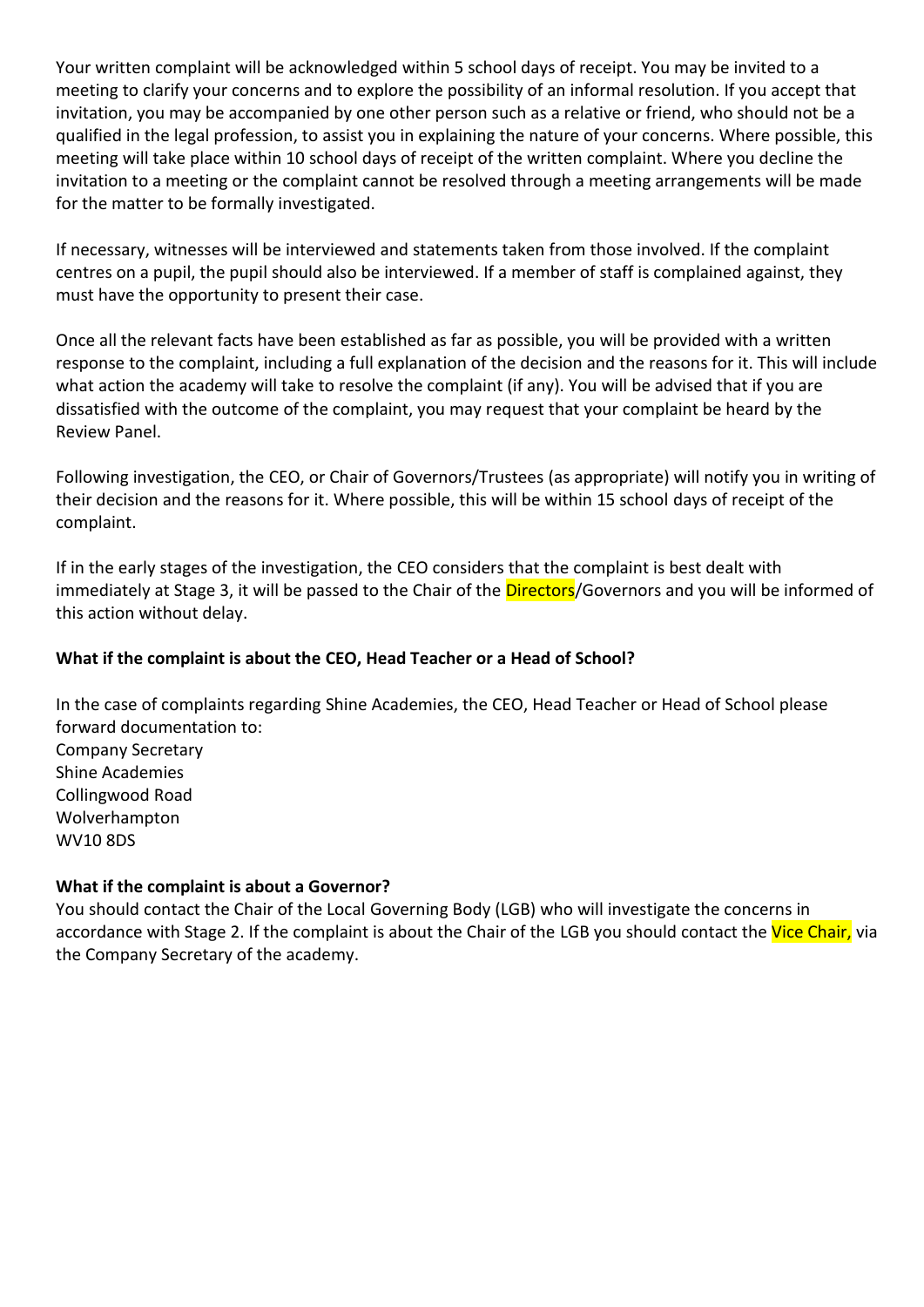If the complaint is about the LGB as a whole, you should send your complaint to the Chair of the Trustees, via:

Company Secretary Shine Academies Collingwood Road Wolverhampton WV10 8DS

#### **STAGE 3 Review Panel Hearing Stage**

If you are dissatisfied with the decision of the CEO/Chair of Trustees (in the case of Shine Academies complaints) under the Formal Stage, you may request that a Review Panel of the Trust is convened to reconsider your complaint. Your request will only be considered if you have completed the relevant procedures at Stages 1 and 2. To request a hearing by the Review Panel, you should write to the Company Secretary within 10 school days of receiving notice of the outcome of the Formal Stage.

If you are dissatisfied with the decision of the CEO/Head of School/Chair of Trustees (in the case of individual academy complaints) under the Formal Stage, you may request that a Review Panel of the governing body is convened to reconsider your complaint. Your request will only be considered if you have completed the relevant procedures at Stages 1 and 2. To request a hearing before the Review Panel, you should write to Company Secretary within 10 school days of receiving notice of the outcome of the Formal Stage.

You should ensure that you provide copies of all relevant documents and state all the grounds for your complaint and the outcome that you desire. The Company Secretary will acknowledge your request in writing within 5 school days of receipt.

The review will be conducted by a panel of at least 3 members who were not directly involved in the matters detailed in the complaint. The panel members will consist of two Directors (in the case Shine Academies complaints) or two governors of the academy (in the case of complaints to an academy) and one other person who is independent of the management and running of the Trust/academy.

Every effort will be made to enable the hearing to take place within 20 school days of the receipt of your request. As soon as reasonably practical, and in any event at least 5 working days before the hearing, you will be sent written notification of the date, time and place of the hearing, together with brief details of the Panel members who will be present. Fair consideration will be given to any bona fide objection to a particular member of the Panel. Copies of any additional documents you wish the Panel to consider should be sent to the Company Secretary at least 3 days prior to the hearing. The Panel reserves the right not to consider any documentation presented after this.

A copy of the complaint and any other documents provided by you in support of your complaint, or by the Trust/academy in defence of the complaint, will be provided to the Review Panel as soon as practicable upon receipt. Copies of these documents shall also be provided to you or CEO at least 3 school days before the hearing. The Review Panel reserves the right not to consider any documentation presented by either you or the academy, less than 3 school days prior to the hearing. The Review Panel is under no obligation to hear oral evidence from witnesses, but may do so and/or may take written statements into account.

You will be asked to attend the hearing and may be accompanied by one other person such as a relative or friend, who should not be legally qualified. The Company Secretary or nominated deputy will also attend the hearing in order to keep a record of the proceedings.

The Review Panel will be conducted in such a way as to ensure that all those present have the opportunity of asking questions and making comments in an appropriate manner. The Panel is under no obligation to hear oral evidence from witnesses but may do so and/or may take written statements into account.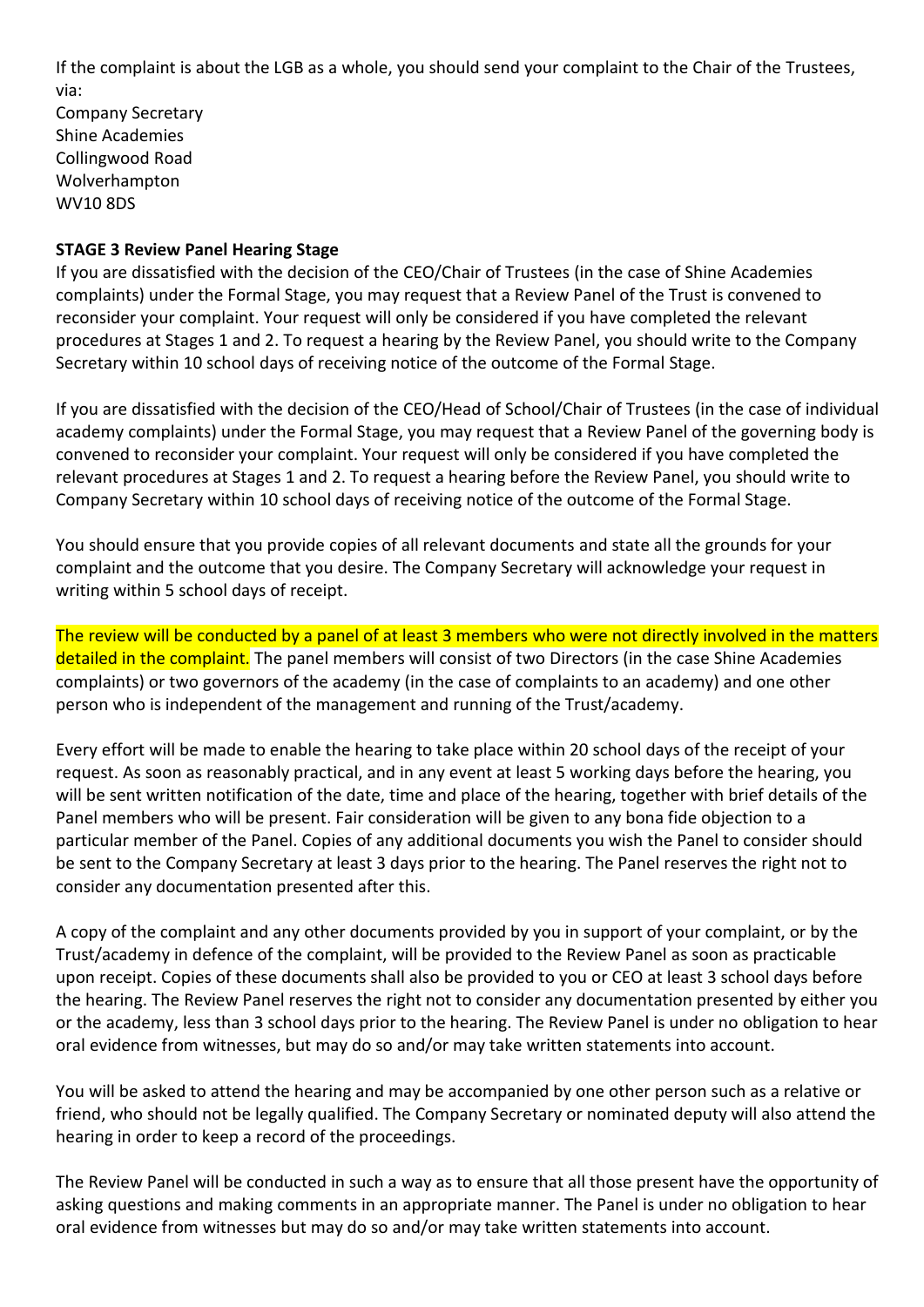Unless otherwise stated, the procedure for an appeal is as follows:

- the complainant and CEO will enter the hearing together
- the Chair of the Review Panel will introduce the panel members and outline the process
- the complainant will explain the complaint
- the CEO and committee members will question the complainant
- the CEO will explain the Trust/academy's actions
- the complainant and the committee members will question the CEO
- the complainant will sum up their complaint
- the CEO will sum up the Trust/academy's actions
- the Chair of the panel will explain that both parties will hear from the committee within 5 school days
- both parties will leave together while the panel decides
- the Clerk will stay to assist the panel with its decision making

After the hearing, the Panel; will consider their decision and inform you and the CEO of their decision in writing within 5 school days. Where relevant, a copy of this letter will also be sent to the complained about. The letter will set out the decision of the committee together with the reasons underpinning that decision. The Panel can:

- Request further information from you and/or the academy to assist them in making their decision
- Dismiss the complaint in whole or in part
- Uphold the complaint in whole or in part
- Decide on the appropriate action to be taken to resolve the complaint
- Recommend changes to the academy's systems or procedures to ensure that problems of a similar nature do not reoccur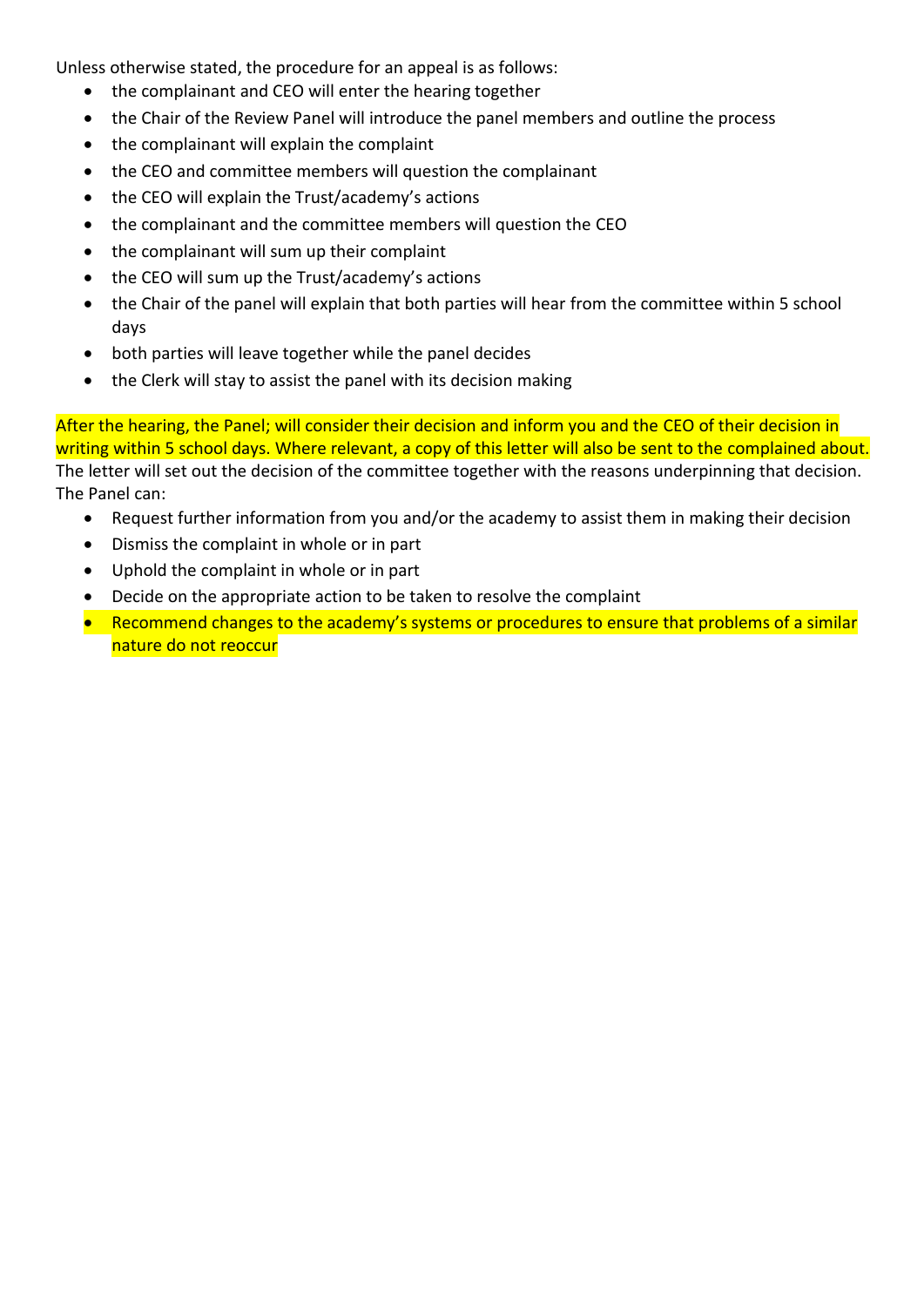# **STAGE 4 Referral to the Education and Skills Funding Agency (ESFA)**

If you are dissatisfied with the decision of the Review Panel, you are entitled to refer your complaint to the Education and Skills Funding Agency who have limited powers to review the academy's handling of the complaint in accordance with EFA's 'Procedure for dealing with complaints about Academies'.

#### **RECORDS OF COMPLAINTS**

A written record will be kept of all complaints, including at what stage they were resolved. Correspondence, statements and records relating to individual complaints will be kept confidential, except where the Secretary of State or a body conducting an inspection under section 109 of the 2008 Act requests access to them.